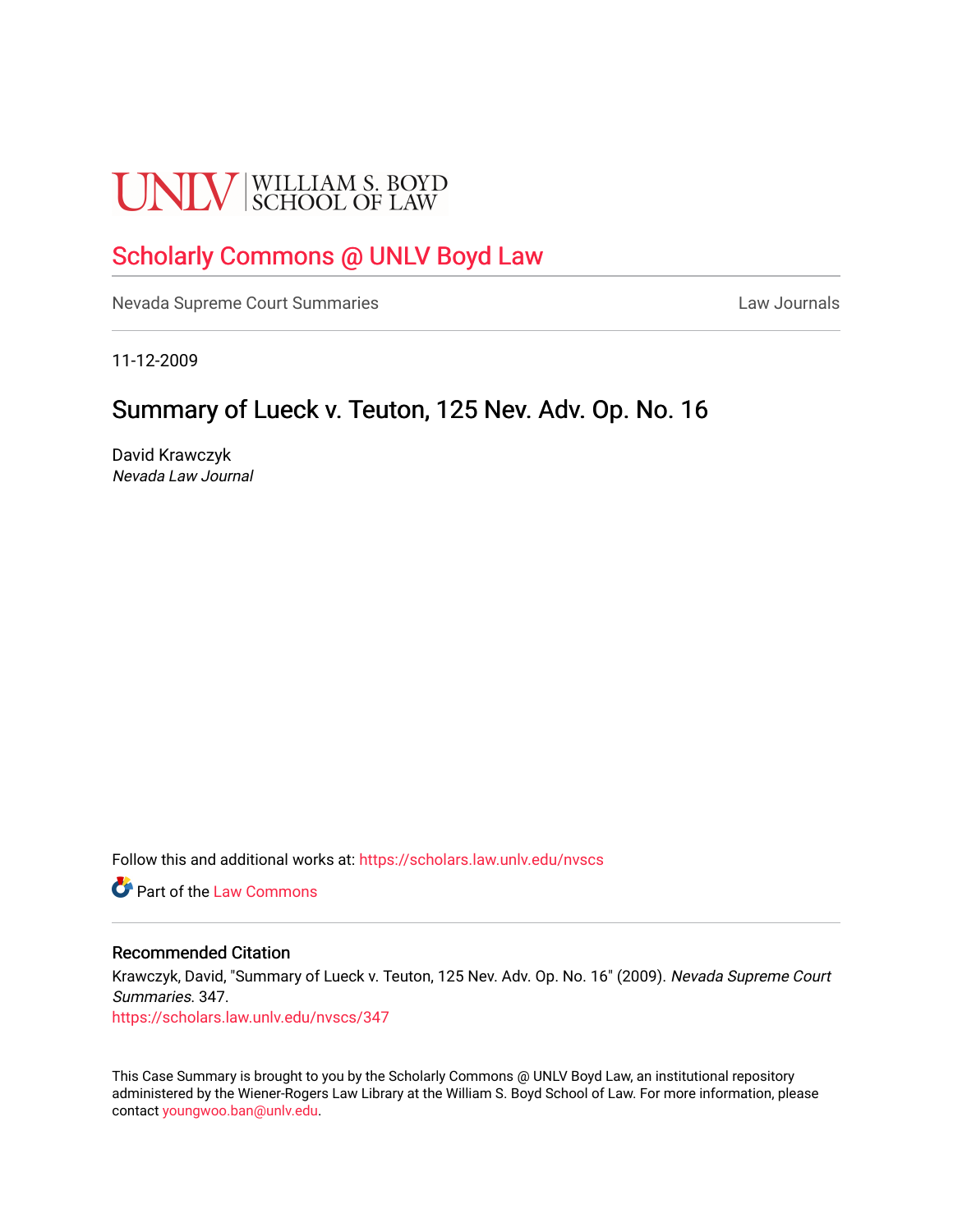# **Lueck v. Teuton, 125 Nev. Adv. Op. No. 16 (Nov. 12, 2009)[1](#page-1-0)**

# **ELECTION LAW – JUDICIAL VACANCY AND APPOINTMENT EXPIRATION**

# **Summary**

Consideration of (1) whether private citizens have standing to pursue quo warranto proceedings to challenge an individual's right to hold office and (2) whether Nevada Constitution Article 6, Section 20(2) compels expiration of the term of office of any justice appointed by the Governor to fill a judicial vacancy at the time of the next general election most immediately following appointment, rather than the next general election at which Nevada's election deadlines can be carried out.

## **Disposition/Outcome**

The Court concluded that absent participation of the attorney general and leave of court, private citizens with only a general interest in the outcome lack standing to pursue quo warranto proceedings on behalf of the state to remove a person from public office. The Court's majority held that Nevada Constitution Article 6, Section 20(2) requires terms of office for justices appointed by the Governor to fill vacancies to end at the time of the next general election most immediately following the appointment.

## **Factual and Procedural History**

Article 6, Section 20(2) of the Nevada Constitution provides that the term of office for a judge appointed by the Governor to fill a vacancy "expires on the first Monday of January following the next general election." [2](#page-1-1)

In July 2008, Governor Jim Gibbons appointed Judge Robert W. Teuton to fill a vacancy created by the resignation of a district judge serving the Family Court Division of the Eighth Judicial District Court. Judge Teuton's written commission was designated to expire on the first Monday in January, 2011. The district judge office was not included on the ballot for the November, 2008 general election.

Robert Lueck, arguing that "next general election" under Section 20(2) meant the November, 2008 general election, proposed that Judge Teuton's commission was invalid beyond January 5, 2009. The attorney general denied written requests from Mr. Lueck to institute quo warranto proceedings. Mr. Lueck, as a private citizen of Nevada, subsequently moved the Nevada Supreme Court for leave to seek a writ of quo warranto to remove Judge Teuton from office.

In opposition to Mr. Lueck's motion, Judge Teuton argued that Mr. Lueck lacked standing to file a petition for a writ of quo warranto because he had only a general "private citizen" interest in obtaining the relief sought.

Recognizing Mr. Lueck's possible lack of standing, the court nevertheless concluded that Mr. Lueck's motion raised concerns regarding Judge Teuton's continued service as a district

 $\overline{\phantom{0}}$ 

<span id="page-1-0"></span><sup>&</sup>lt;sup>1</sup> By David Krawczyk

<span id="page-1-1"></span> $2$  Nev. CONST. art. VI,  $\S 20(2)$ .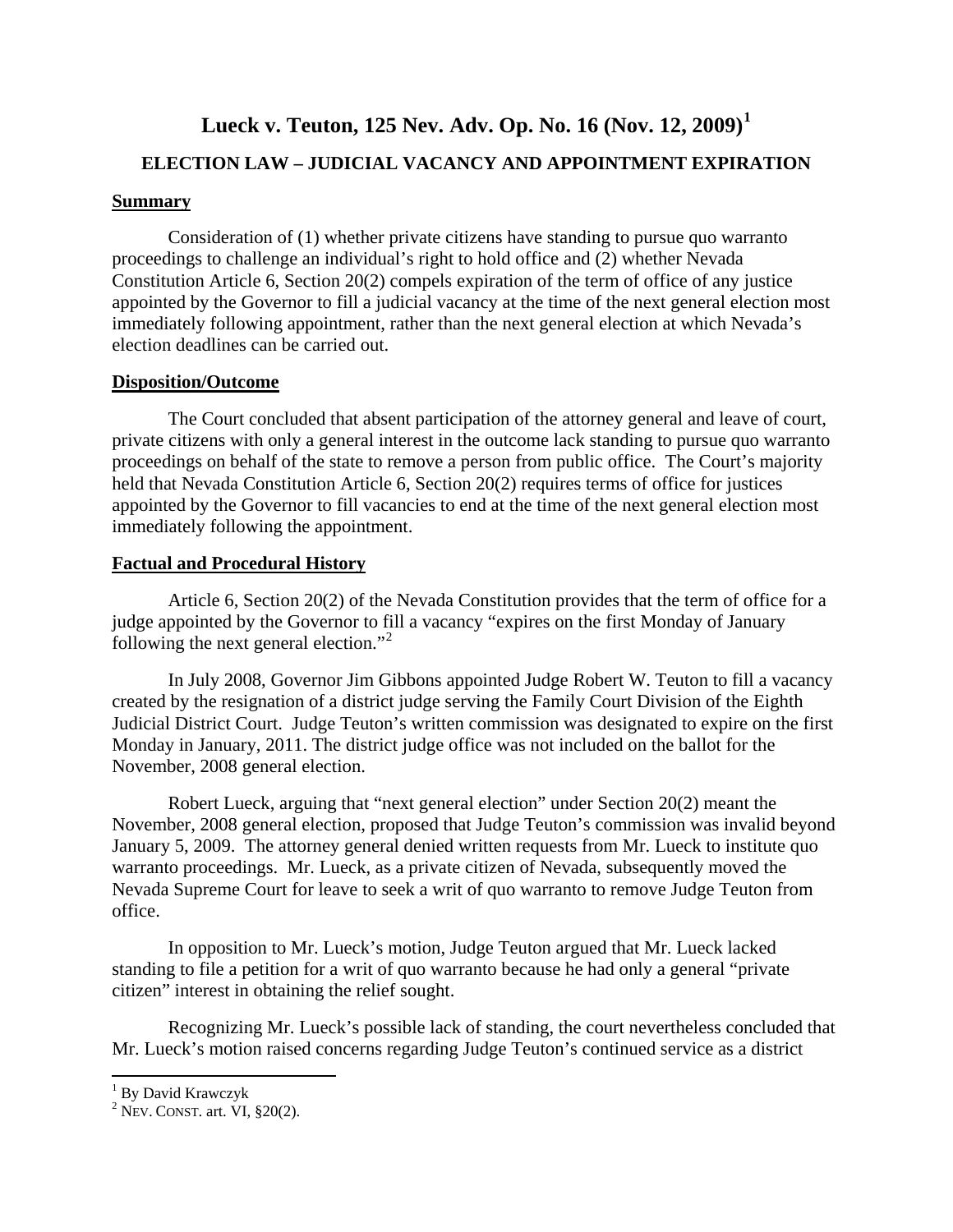court judge which were "of statewide importance," warranting further inquiry based on the Court's responsibility and authority to oversee the judiciary.<sup>[3](#page-2-0)</sup> The Court issued an order directing Governor Gibbons and Judge Teuton to show cause why Judge Teuton's commission should not be declared invalid as of January 5, 2009 pursuant to Section 20(2), and why the Court should not issue a writ of mandamus directing the Governor to declare Judge Teuton's office vacant. In response to the Court's order to show cause, Governor Gibbons, Judge Teuton, and the Family Law Section<sup>[4](#page-2-1)</sup> argued that Judge Teuton should hold office until after the next general election in 2010 because placement of the district court judge office on the November, 2008 general election ballot would have been unworkable under Nevada's election laws and such a mandate should not be interpreted under Section 20(2).

## **Discussion**

Two questions were for consideration before the Court: First, did Robert Lueck have standing to pursue quo warranto proceedings and, if so, should leave to file the petition be granted? Second, what is the meaning of "next general election" under Section 20(2) and what is the effect of the provision on the validity of Judge Teuton's continuing service as a district court judge?

## *Standing*

Quo warranto relief is available to challenge a person's right to hold office and oust that individual from office if his or her claim to it is invalid.<sup>[5](#page-2-2)</sup> Under Article 6, Section 4, of the Nevada Constitution, the Nevada Supreme Court is vested with original "power to issue writs of...quo warranto."<sup>[6](#page-2-3)</sup> Only persons claiming entitlement to a public office,  $\frac{1}{2}$  or alternatively through action of the attorney general and "on leave of the court"<sup>[8](#page-2-5)</sup> may seek quo warranto relief. Individuals with only a general interest in seeing Nevada's laws upheld are not authorized to file quo warranto petitions.

Mr. Lueck did not claim a right to Judge Teuton's office. Additionally, the attorney general declined to initiate quo warranto proceedings at Mr. Lueck's urging. Accordingly, Mr. Lueck's petition was denied by the Court because he lacked standing under either of Nevada's statutory provisions governing quo warranto relief.<sup>[9](#page-2-6)</sup> Notwithstanding Mr. Lueck's lack of standing to proceed with a quo warranto petition, the Court determined that the issue of Judge Teuton's continuing service deserved its attention.

## *The meaning of Section 20(2)*

The Court reasoned that the "next general election" directive under Section 20(2) was ambiguous and could reasonably be interpreted as referring to either the next general election

 $\overline{\phantom{0}}$ 

<span id="page-2-0"></span><sup>&</sup>lt;sup>3</sup> NEV. CONST. art. VI, §19; Hardcastle v. Halverson, 123 Nev. 245, 261-266, 163 P.3d 428, 440-443 (Nev. 2007); Goldman v. Bryan, 104 Nev. 644, 654, 764 P.2d 1296, 1302 (Nev. 1988).

<span id="page-2-1"></span><sup>&</sup>lt;sup>4</sup> Upon the Court's invitation, the State Bar of Nevada, Family Law Section, filed an amicus curae brief.

<span id="page-2-3"></span><span id="page-2-2"></span><sup>&</sup>lt;sup>5</sup> See Secretary of State v. Nevada State Legislature, 120 Nev. 456, 93 P.3d 746 (2004).<br><sup>6</sup> NEV. CONST. art. VI, §4. <sup>7</sup> NEV. REV. STAT. § 35.050 (2007). <sup>8</sup> *Id.* § 35.040. <sup>9</sup> *Id.* §§ 35.050, 35.040.

<span id="page-2-4"></span>

<span id="page-2-5"></span>

<span id="page-2-6"></span>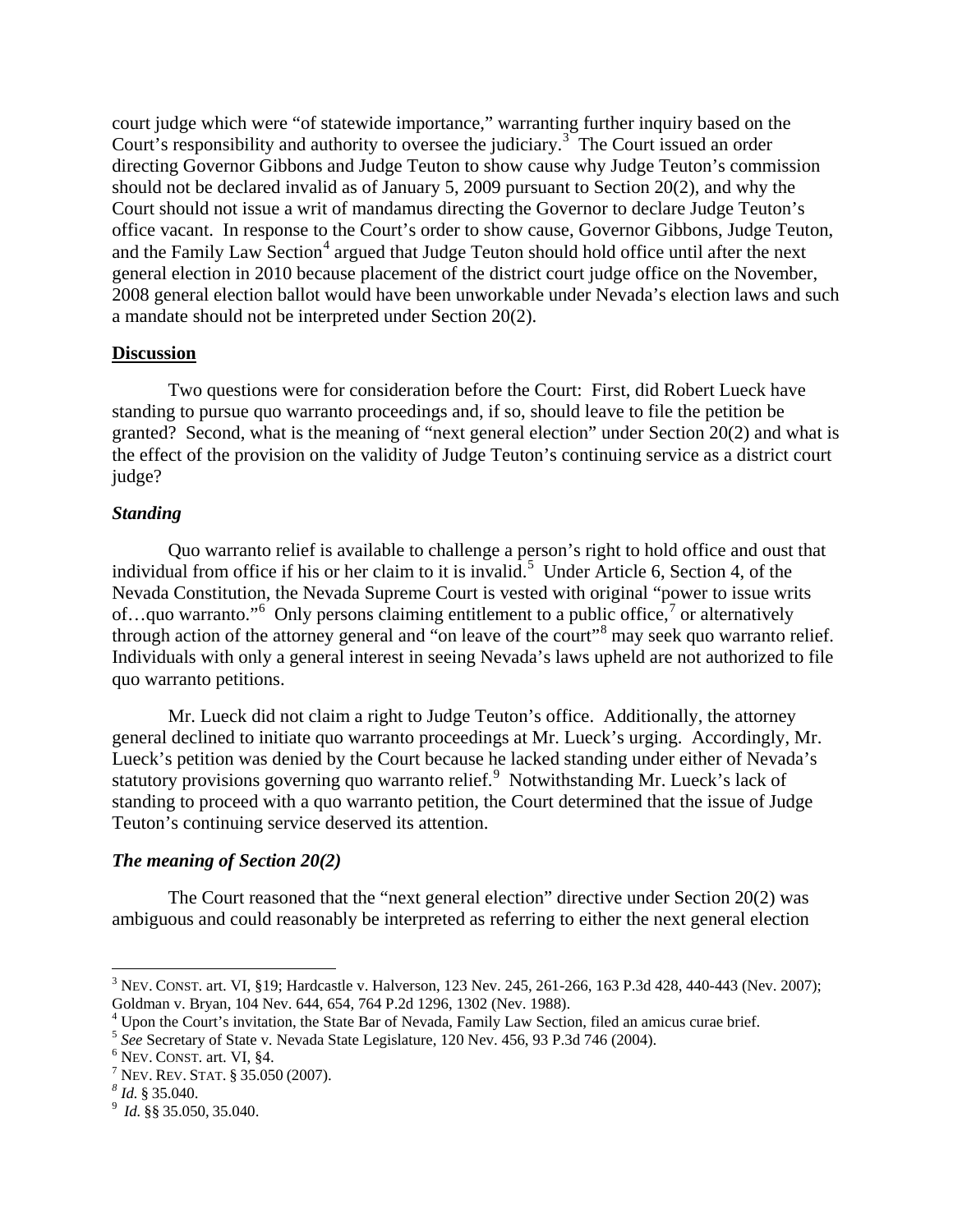immediately following the appointment, or the next general election at which Nevada's election deadlines could be fully carried out.

Analyzing the legislative history of Section  $20(2)$ ,  $^{10}$  $^{10}$  $^{10}$  the Court concluded the Legislature intended "next general election" to be interpreted as the next general election immediately following the appointment by the Governor to fill the vacancy.

The Court noted tension between the interpretations of Legislative appointment provisions for other government offices. Concerning vacancies of county clerk and treasurer offices, the Court held in *Bridges* that "next general election" in a statute pertaining to vacancies filled by appointment meant the next general election when the office at issue would ordinarily be filled. [11](#page-3-1) Conversely, the following year, the Court held in *Penrose* that "next general election" referred to "election as soon practicable after the vacancy occurs" without considering when the office would normally be filled by election.<sup>[12](#page-3-2)</sup> Then, the Court concluded in *Brown* that the intent of the language "next general election," and not the language itself, stands as the interpretive foundation. $^{13}$  $^{13}$  $^{13}$ 

Article 6, Section 20(2), adopted in 1976, created a specific process for filling vacancies in judicial offices. Although an early draft of the judicial selection process provisions would have provided for an appointed judge to fulfill the remainder of the term of the office to which he was appointed, the provision was ultimately revised to ensure the appointed judge would not serve beyond the "next general election."<sup>[14](#page-3-4)</sup> On the basis of this legislative history, the Court concluded that under Article 6, Section 20(2), the appointment of a judicial officer cannot last beyond the first Monday in January following the first general election to take place after the appointment. Accordingly, Judge Teuton's appointment expired on January 5, 2009, the first Monday after the November 2008 general election.

#### *Conclusion*

 $\overline{\phantom{0}}$ 

A private citizen not claiming a right to the challenged office may not pursue quo warranto proceedings under Nevada Revised Statute §35 absent participation by the attorney general and leave of court. Judges appointed to fill vacancies in district court offices shall serve until the "next general election" immediately following appointment pursuant to the Nevada Constitution Article 6, Section 20(2).

#### *Justice Gibbons concurred in part, and dissented in part.*

Justice Gibbons concurred with the majority concerning Robert Lueck's lack of standing to pursue quo warranto relief. However, he dissented concerning the majority's interpretation of "next general election" under Article 6, Section 20(2). Noting that the "law abhors a vacancy" in

<span id="page-3-0"></span><sup>10</sup> *See* ANDREW J. MARSH, DEBATES & PROCEEDINGS OF THE NEVADA STATE CONSTITUTIONAL CONVENTION OF

<span id="page-3-1"></span><sup>1864, 702 (1866).&</sup>lt;br><sup>11</sup> Bridges v. Jepson, 48 Nev. 64, 70, 227 P. 558, 590 (Nev. 1924)(analyzing the "next general election" provision of<br>NEV. CONST. art. XVII, §22 which pertains to the offices of county clerk and treasure

<span id="page-3-2"></span> $12$  Penrose v. Greathouse, 48 Nev. 419, 422, 233 P. 527, 528 (Nev. 1925)(analyzing the "next general election" provision of NEV. CONST. art. XVII, §22).<br><sup>13</sup> Brown v. Georgetta, 70 Nev. 500, 501-502, 275 P.2d 376, 376-377 (Nev. 1954).<br><sup>14</sup> *Hearing on A.J.R. 14 Before the S. Judiciary Comm.*, 57th Leg. (Nev., 1973).

<span id="page-3-3"></span>

<span id="page-3-4"></span>